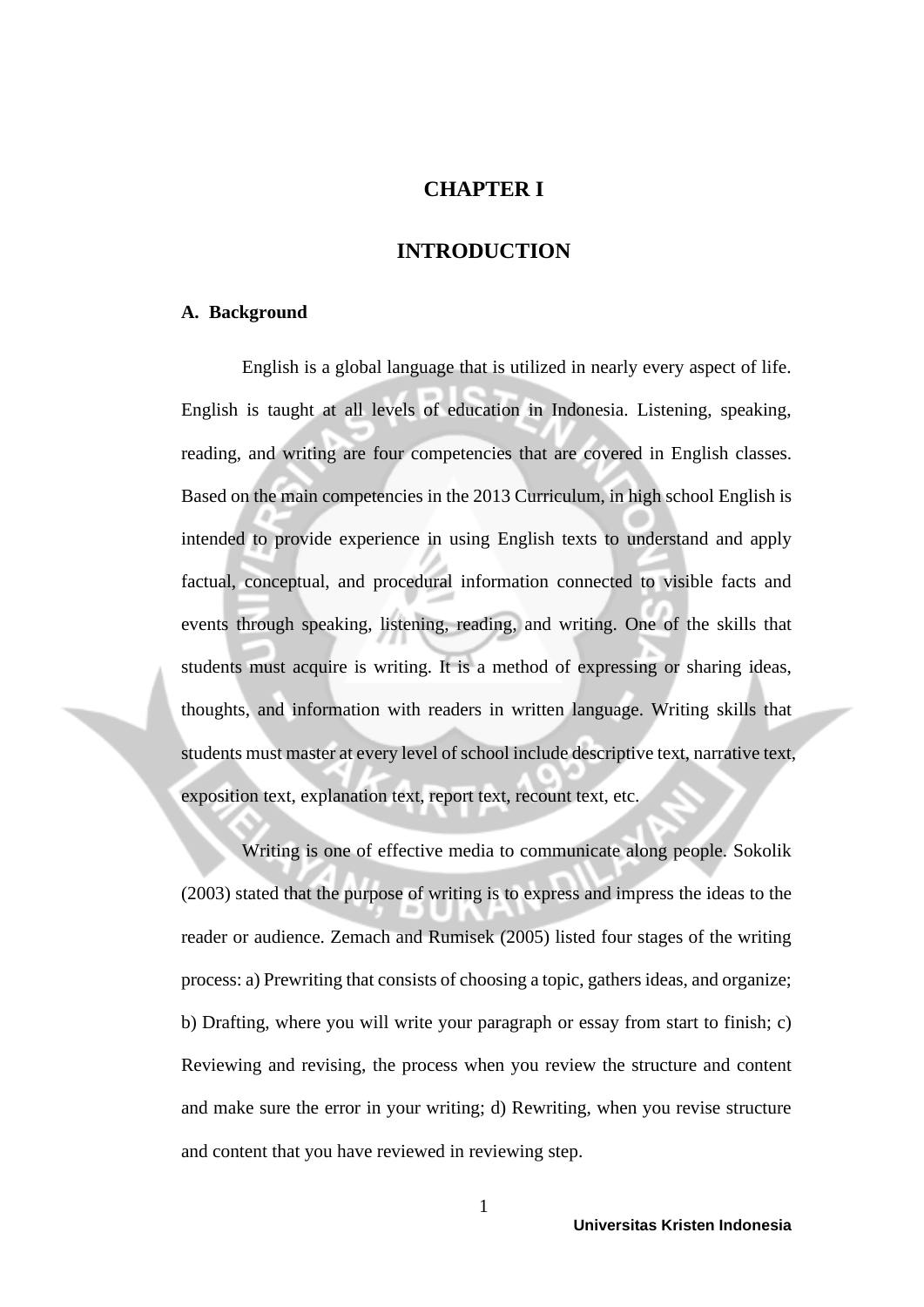However, for some students writing is the hardest skill to learn (Rosdiana, 2014). The students sometimes have troubles in considering the sentences to use and how to arrange the sentences. According to Alam (2017), writing is the most difficult skill to master. The students are confused in choosing the right word, which verb to use, deciding whether it is a singular or plural noun and those make the students commit a lot of errors in writing. Hence, feedback in guiding their writing is really needed to help them produce well-organized writing. Direct and indirect feedback are the two ways of providing feedback. Direct feedback is a method of providing feedback by writing the right answer while Indirect Feedback is given through some codes or signs to let the students know their error.

The function of teachers is to assist students in learning by transferring knowledge and creating method and environment in which the students can learn effectively. Brown (2000) stated that the role of teachers is as a responder to the students' writing. The teacher is a facilitator who offers guidance in helping the students in their writing. Providing feedback is an important task of the teachers because teachers' feedback is expected to reduce the students' errors and improve the students' writing. Providing comments or feedback on students' mistakes is one of the processes to assist the students in producing well-organized writing. As mentioned by Harmer (2007) that the ways of giving feedback on written work to the students can be specified as; responding, correcting, training students, involving students, finishing the feedback process, and burning the midnight oil.

Many studies have been conducted on teacher's feedback in writing classes. Rosdiana (2014) attempted to identify the effectiveness of error correction

2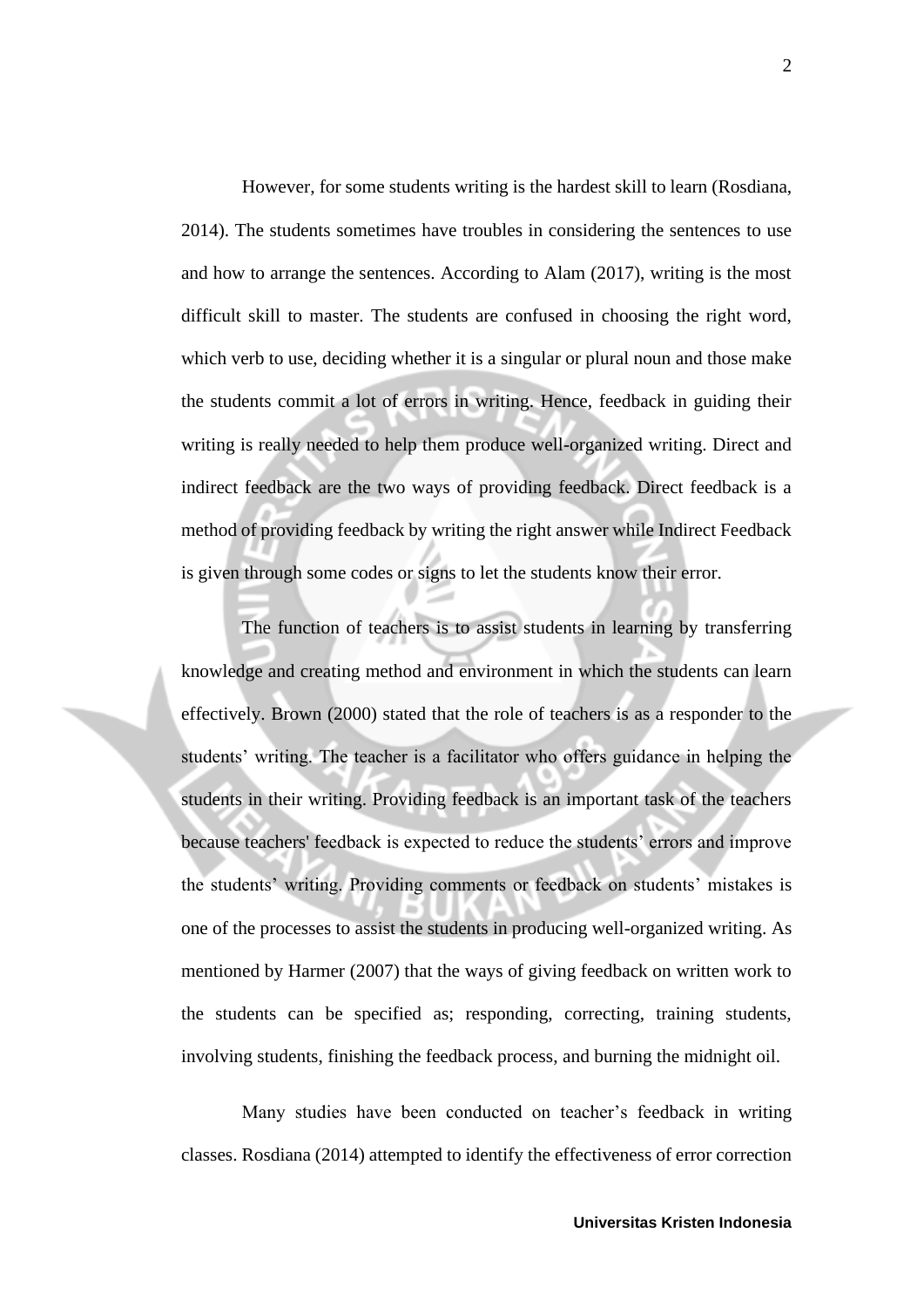feedback in improving students' writing skill at English Department of UIN Ar-Raniry Banda Aceh. The study employed experimental design. The results of this study revealed that providing students with error correction feedback is beneficial in enhancing their writing skill. The finding showed that the students' ability in writing had improved through the error correction feedback. The study has shown that when the students receive feedback on their writing, their writing improves because they have a chance to fix their errors by writing again.

Another previous study was conducted by Wulandari, et al. (2019) who focused on the use of teacher's feedback to enhance students' grammar proficiency in writing cause and effect compositions. The study was carried out in the eleventh grade at Senior High School in Boyolali. 36 students participated in this study. The researcher used Class Action Research (CAR) method in this study. Observation, questionnaire, and interviews were used in this study to collect the qualitative data while writing test was used to collect the quantitative data. It reported that using teacher's feedback as an alternative way to increase students' motivation and grammatical proficiency in writing.

Kusumawardhani's (2015) study entitled "The Use of Indirect Feedback to Reduce Students' Grammatical Errors in Writing an Analytical Exposition Text" implemented an experimental method and involved 60 students as the samples for the control group and experimental group. The researcher used students' writing and questionnaire to obtain the data in this study. The findings revealed that using indirect feedback lowers the amount of grammatical errors produced by the students, and it is also found that the students have positive responses toward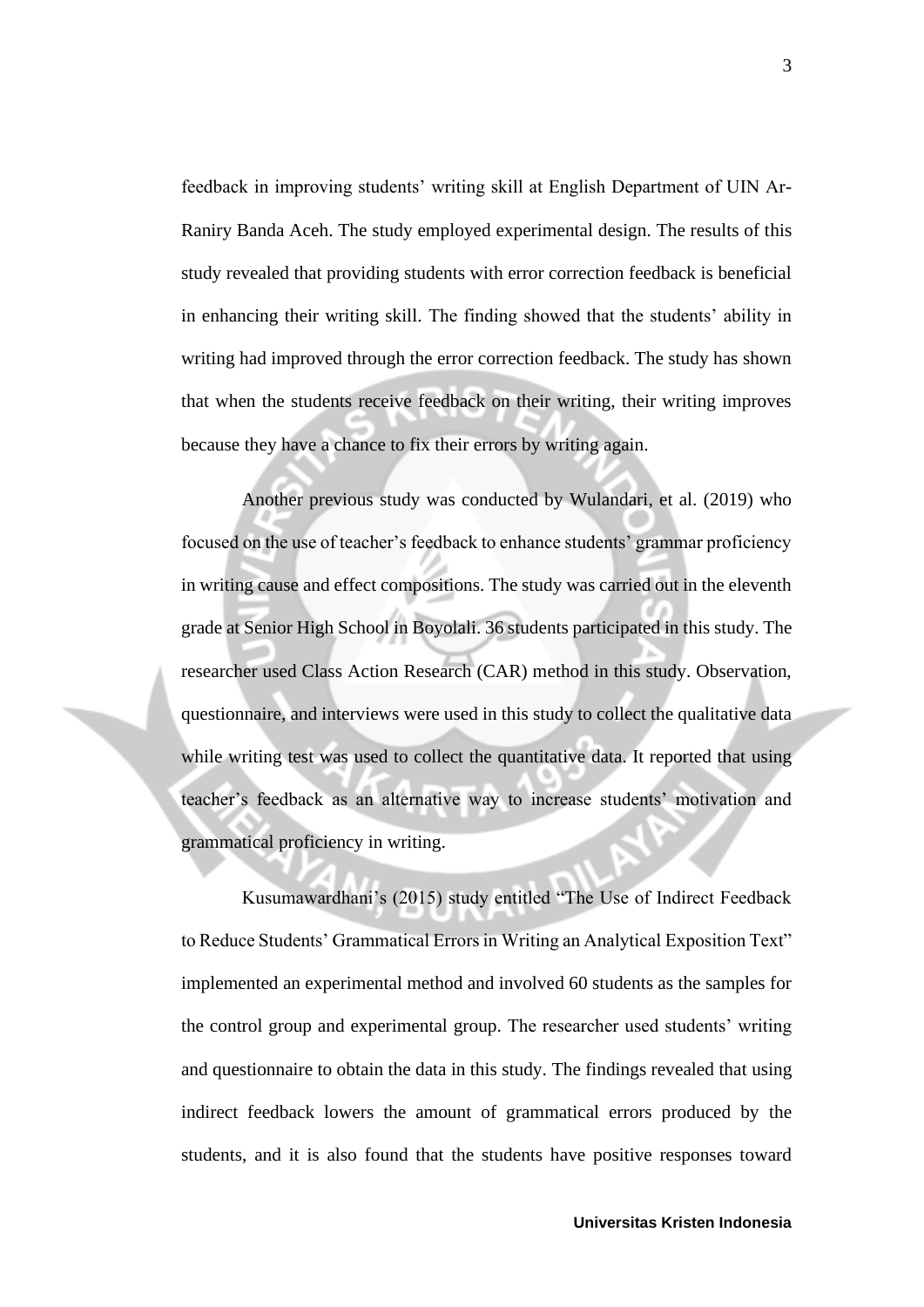indirect feedback. To sum up, it was found that the students feel more confident after receiving indirect feedback from their teacher because indirect feedback helps them to see the lack of their writing.

In addition, Kamilia, et al (2020) conducted a study entitled "The Effectiveness of Teachers' Indirect Feedback for Students' Writing Performance on Descriptive Text". The researcher used a quasi-experimental method to find empirical data on the impact of indirect feedback on descriptive text writing skills of students. The study was conducted in Muhammadiyah 1 Senior High School Depok. The study included 52 senior high school students from Indonesia, with 26 students from the science class performing as the experimental group and 26 students from the social class as the control group. The study discovered that using indirect feedback from teachers to improve students' descriptive text writing skills is useful.

To the present researcher's knowledge, no study on the effectiveness of teacher's indirect feedback towards students' skill in writing recount text has ever been conducted before at SMK Yadika 13 Tambun Utara especially to the tenth graders. To fill in that gap, the present researcher undertook this study. The researcher expected that this study could give ideas concerning teaching strategy to develop students' skill in writing. Furthermore, it is hoped that this research will benefit English practitioners and further researchers who conduct a study regarding to the use of indirect feedback on the students' writing.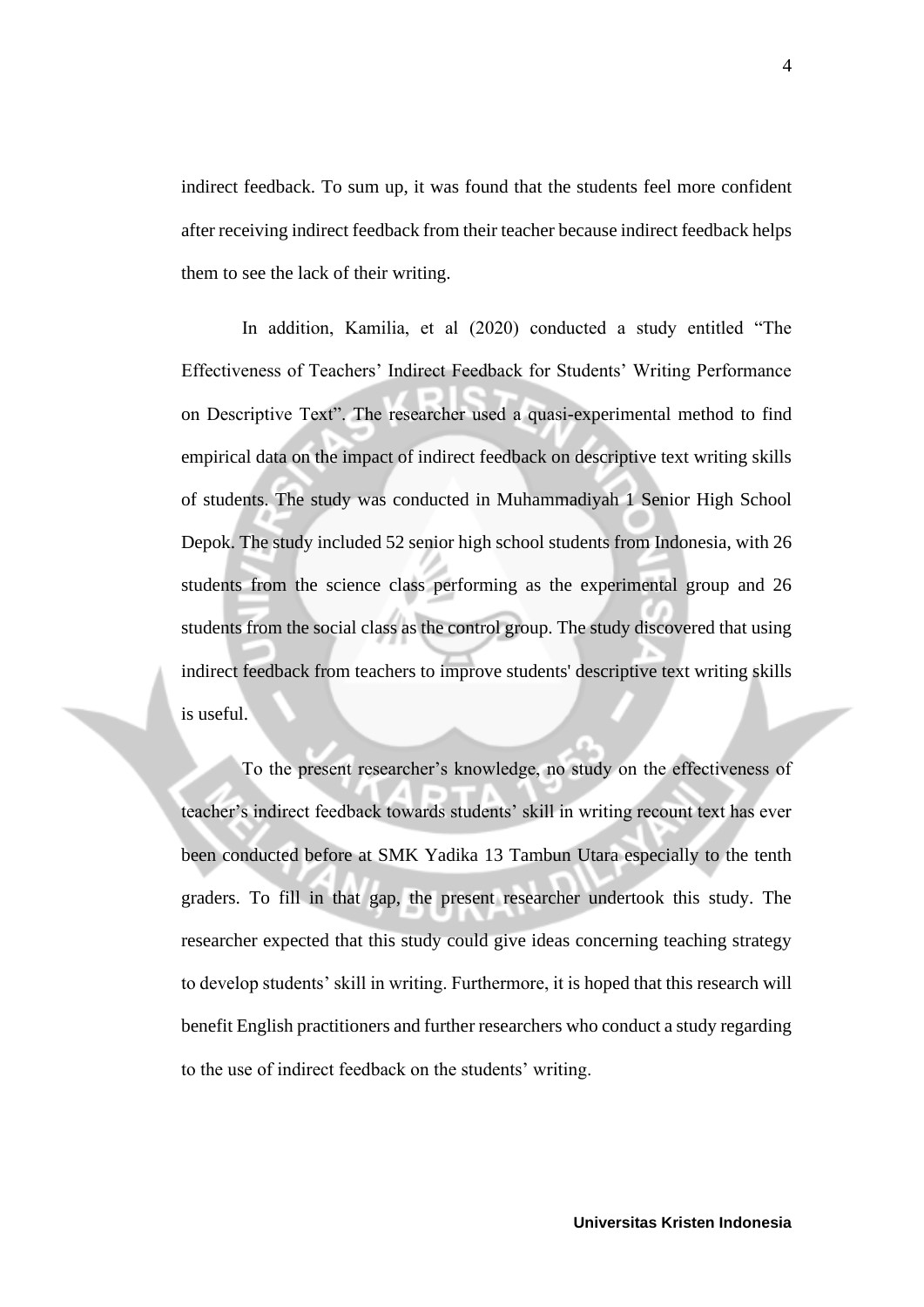### **B. Research Problem**

The study was conducted to discover the answer of the following question: "Does teacher's indirect feedback significantly affect tenth graders' recount text writing skill?" ISTEN<sub>4</sub>

## **C. Research Objectives**

Based on the problem stated, the objective of this study is to find out the effect of teacher's indirect feedback towards tenth graders' recount text writing skill.

## **D. Significance of the Study**

This study's findings are intended to provide the following additional knowledge and contributions:

- 1. For the teachers, it can help English teachers in teaching writing through indirect feedback
- 2. For the students, it can help the students avoid errors or mistakes in writing through indirect feedback from the teachers.
- 3. For other researchers, it is expected that this study can provide a basis for further study, particularly on the effect of indirect feedback and students' writing skill.